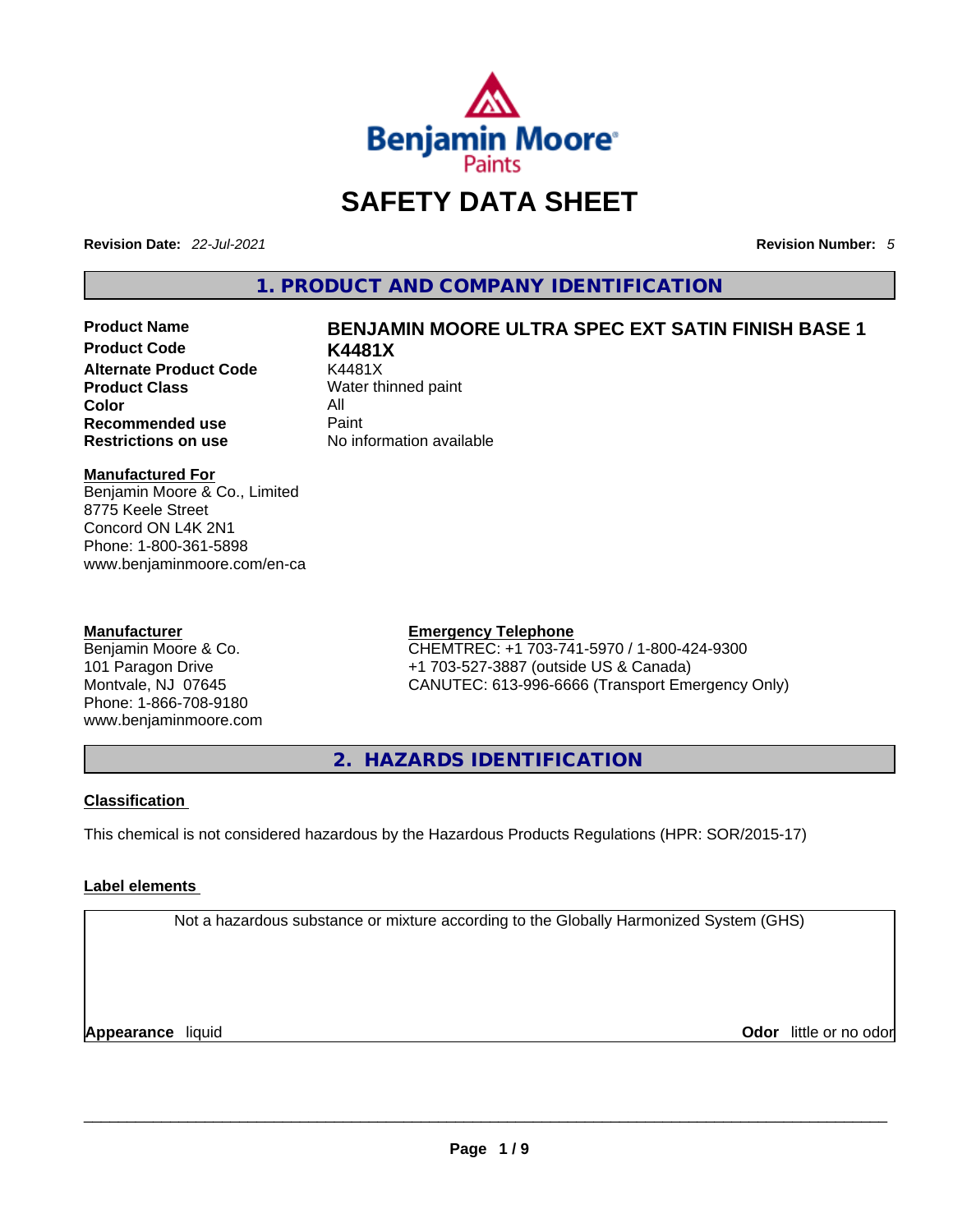# **Other information**

No information available

**WARNING:** This product contains isothiazolinone compounds at levels of <0.1%. These substances are biocides commonly found in most paints and a variety of personal care products as a preservative. Certain individuals may be sensitive or allergic to these substances, even at low levels.

# **3. COMPOSITION INFORMATION ON COMPONENTS**

| <b>Chemical name</b>               | CAS No.    | Weight-%      | Hazardous Material                    | Date HMIRA filed and                                             |
|------------------------------------|------------|---------------|---------------------------------------|------------------------------------------------------------------|
|                                    |            |               | registry number<br>(HMIRA registry #) | Information Review Act date exemption granted<br>(if applicable) |
| Titanium dioxide                   | 13463-67-7 | $10 - 30\%$   |                                       |                                                                  |
| Nepheline syenite                  | 37244-96-5 | $5 - 10%$     |                                       |                                                                  |
| Zinc oxide                         | 1314-13-2  | - 5%          |                                       |                                                                  |
| Sodium C14-C16 olefin<br>sulfonate | 68439-57-6 | $0.25 - 0.5%$ |                                       |                                                                  |

\*The exact percentage (concentration) of composition has been withheld as a trade secret

| 4. FIRST AID MEASURES                  |                                                                                                          |  |
|----------------------------------------|----------------------------------------------------------------------------------------------------------|--|
| <b>General Advice</b>                  | No hazards which require special first aid measures.                                                     |  |
| <b>Eye Contact</b>                     | Rinse thoroughly with plenty of water for at least 15<br>minutes and consult a physician.                |  |
| <b>Skin Contact</b>                    | Wash off immediately with soap and plenty of water while<br>removing all contaminated clothes and shoes. |  |
| <b>Inhalation</b>                      | Move to fresh air. If symptoms persist, call a physician.                                                |  |
| Ingestion                              | Clean mouth with water and afterwards drink plenty of<br>water. Consult a physician if necessary.        |  |
| <b>Most Important Symptoms/Effects</b> | None known.                                                                                              |  |
| <b>Notes To Physician</b>              | Treat symptomatically.                                                                                   |  |
|                                        | 5. FIRE-FIGHTING MEASURES                                                                                |  |
|                                        |                                                                                                          |  |

| As in any fire, wear self-contained breathing apparatus<br>Protective equipment and precautions for firefighters<br>pressure-demand, MSHA/NIOSH (approved or equivalent)<br>and full protective gear. | <b>Suitable Extinguishing Media</b> | Use extinguishing measures that are appropriate to local<br>circumstances and the surrounding environment. |
|-------------------------------------------------------------------------------------------------------------------------------------------------------------------------------------------------------|-------------------------------------|------------------------------------------------------------------------------------------------------------|
|                                                                                                                                                                                                       |                                     |                                                                                                            |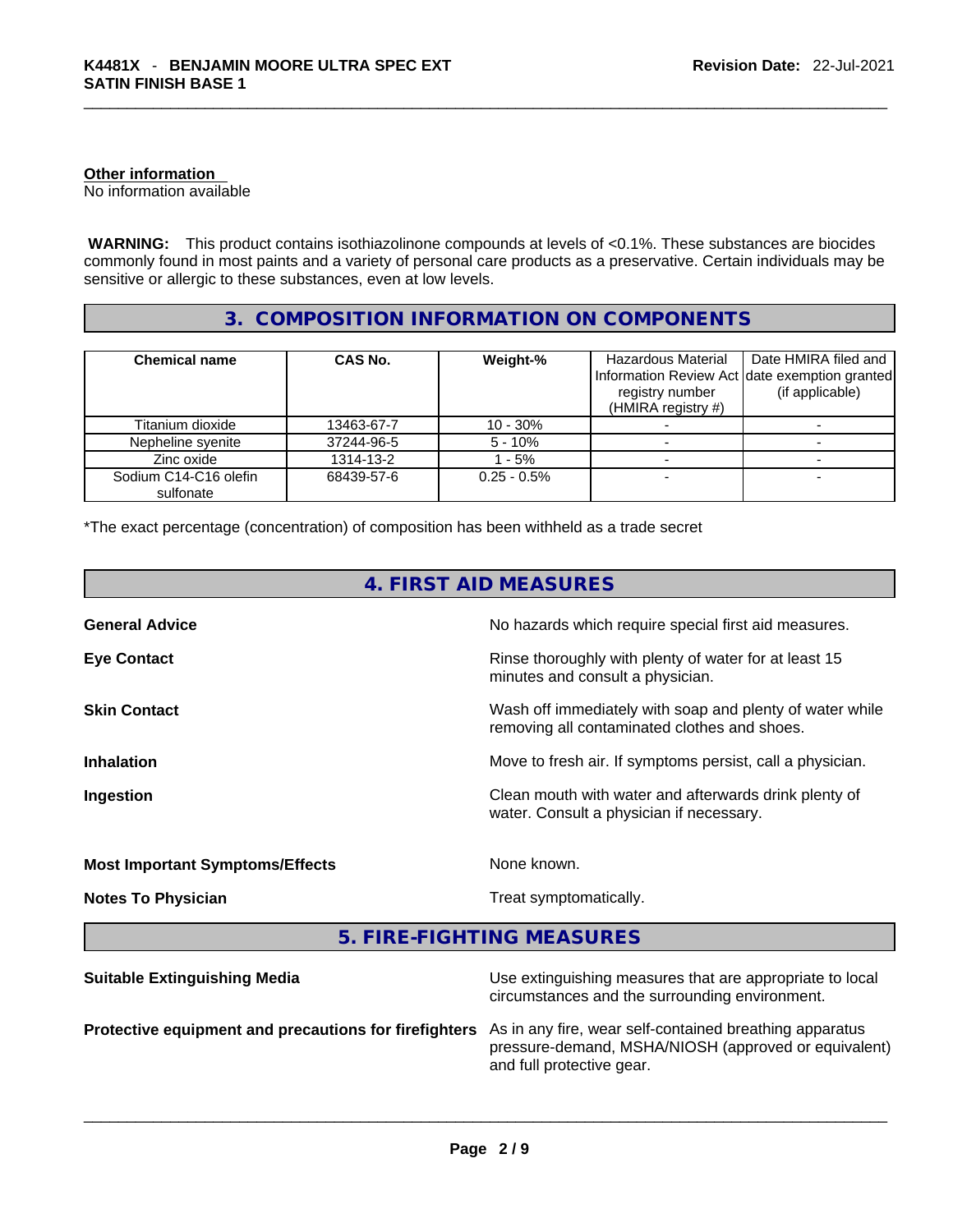| <b>Specific Hazards Arising From The Chemical</b>                                |                        | extreme heat.                                      | Closed containers may rupture if exposed to fire or |  |  |
|----------------------------------------------------------------------------------|------------------------|----------------------------------------------------|-----------------------------------------------------|--|--|
| Sensitivity to mechanical impact                                                 |                        | No                                                 |                                                     |  |  |
| Sensitivity to static discharge                                                  |                        | No                                                 |                                                     |  |  |
| <b>Flash Point Data</b><br>Flash point (°F)<br>Flash Point (°C)<br><b>Method</b> |                        | Not applicable<br>Not applicable<br>Not applicable |                                                     |  |  |
| <b>Flammability Limits In Air</b>                                                |                        |                                                    |                                                     |  |  |
| Lower flammability limit:<br><b>Upper flammability limit:</b>                    |                        | Not applicable<br>Not applicable                   |                                                     |  |  |
| <b>NFPA</b><br>Health: 1                                                         | <b>Flammability: 0</b> | <b>Instability: 0</b>                              | <b>Special: Not Applicable</b>                      |  |  |
| <b>NFPA Legend</b><br>0 - Not Hazardous<br>1 - Slightly                          |                        |                                                    |                                                     |  |  |

- 2 Moderate
- 3 High
- 4 Severe

*The ratings assigned are only suggested ratings, the contractor/employer has ultimate responsibilities for NFPA ratings where this system is used.* 

*Additional information regarding the NFPA rating system is available from the National Fire Protection Agency (NFPA) at www.nfpa.org.* 

# **6. ACCIDENTAL RELEASE MEASURES**

| <b>Personal Precautions</b>      | Avoid contact with skin, eyes and clothing. Ensure<br>adequate ventilation.                          |
|----------------------------------|------------------------------------------------------------------------------------------------------|
| <b>Other Information</b>         | Prevent further leakage or spillage if safe to do so.                                                |
| <b>Environmental precautions</b> | See Section 12 for additional Ecological Information.                                                |
| <b>Methods for Cleaning Up</b>   | Soak up with inert absorbent material. Sweep up and<br>shovel into suitable containers for disposal. |

# **7. HANDLING AND STORAGE**

| <b>Handling</b>               | Avoid contact with skin, eyes and clothing. Avoid breathing<br>vapors, spray mists or sanding dust. In case of insufficient<br>ventilation, wear suitable respiratory equipment. |
|-------------------------------|----------------------------------------------------------------------------------------------------------------------------------------------------------------------------------|
| <b>Storage</b>                | Keep container tightly closed. Keep out of the reach of<br>children.                                                                                                             |
| <b>Incompatible Materials</b> | No information available                                                                                                                                                         |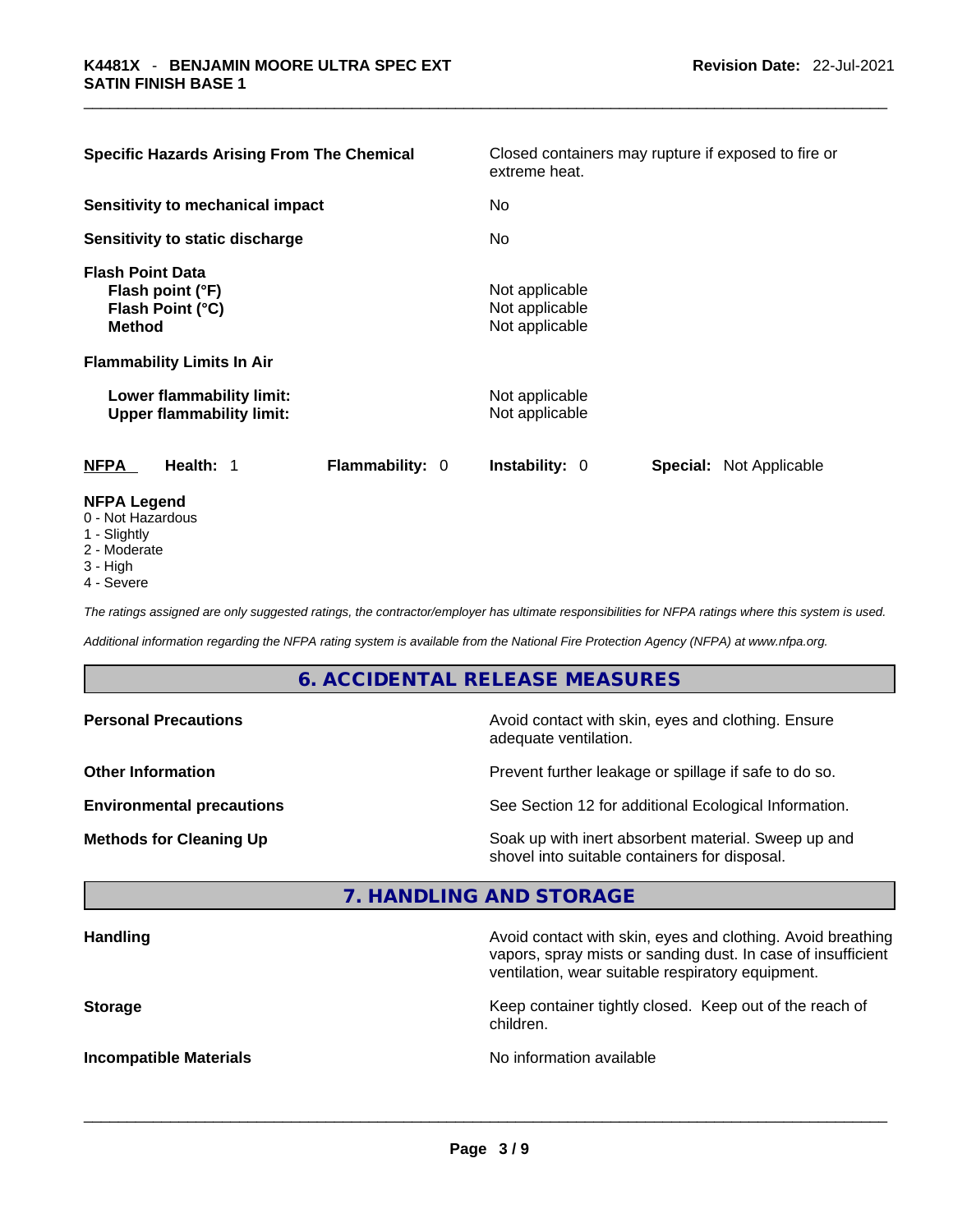# **8. EXPOSURE CONTROLS/PERSONAL PROTECTION**

# **Exposure Limits**

| <b>Chemical name</b> | <b>ACGIH TLV</b>                                                                                                             | <b>Alberta</b>                                        | <b>British Columbia</b>                               | <b>Ontario</b>                                        | Quebec                                                                   |
|----------------------|------------------------------------------------------------------------------------------------------------------------------|-------------------------------------------------------|-------------------------------------------------------|-------------------------------------------------------|--------------------------------------------------------------------------|
| Titanium dioxide     | TWA: $10 \text{ mg/m}^3$                                                                                                     | 10 mg/m $3$ - TWA                                     | 10 mg/m $3$ - TWA<br>$3 \text{ mg/m}^3$ - TWA         | 10 mg/m $3$ - TWA                                     | 10 mg/m $3$ - TWAEV                                                      |
| Nepheline syenite    | N/E                                                                                                                          | N/E                                                   | N/E                                                   | 10 mg/m $3$ - TWA                                     | N/E                                                                      |
| Zinc oxide           | STEL: $10 \text{ mg/m}^3$<br>respirable particulate<br>matter<br>TWA: $2 \text{ mg/m}^3$<br>respirable particulate<br>matter | $2 \text{mq/m}^3$ - TWA<br>$10 \text{ mg/m}^3$ - STEL | $2 \text{mq/m}^3$ - TWA<br>$10 \text{ mg/m}^3$ - STEL | $2 \text{mq/m}^3$ - TWA<br>$10 \text{ mg/m}^3$ - STEL | 10 mg/m $3$ - TWAEV<br>5 mg/m <sup>3</sup> - TWAEV<br>10 mg/m $3 -$ STEV |

#### **Legend**

ACGIH - American Conference of Governmental Industrial Hygienists Alberta - Alberta Occupational Exposure Limits British Columbia - British Columbia Occupational Exposure Limits Ontario - Ontario Occupational Exposure Limits Quebec - Quebec Occupational Exposure Limits N/E - Not established

#### **Personal Protective Equipment**

**Engineering Measures Ensure adequate ventilation, especially in confined areas.** 

**Eye/Face Protection**<br>
Safety glasses with side-shields.<br> **Skin Protection**<br> **Ship Protective gloves and impervious** Protective gloves and impervious clothing. **Respiratory Protection In case of insufficient ventilation wear suitable respiratory** equipment.

**Hygiene Measures Avoid contact with skin, eyes and clothing. Remove and Avoid contact with skin, eyes and clothing. Remove and** wash contaminated clothing before re-use. Wash thoroughly after handling.

# **9. PHYSICAL AND CHEMICAL PROPERTIES**

| liquid<br>little or no odor<br>No information available<br>10.9 - 11.0<br>$1.30 - 1.32$<br>No information available<br>No information available<br>No information available<br>No information available<br>No information available<br>No information available<br>No information available<br>45 - 55<br>$35 - 45$<br>$45 - 55$ |
|----------------------------------------------------------------------------------------------------------------------------------------------------------------------------------------------------------------------------------------------------------------------------------------------------------------------------------|
| $55 - 65$<br>< 50                                                                                                                                                                                                                                                                                                                |
|                                                                                                                                                                                                                                                                                                                                  |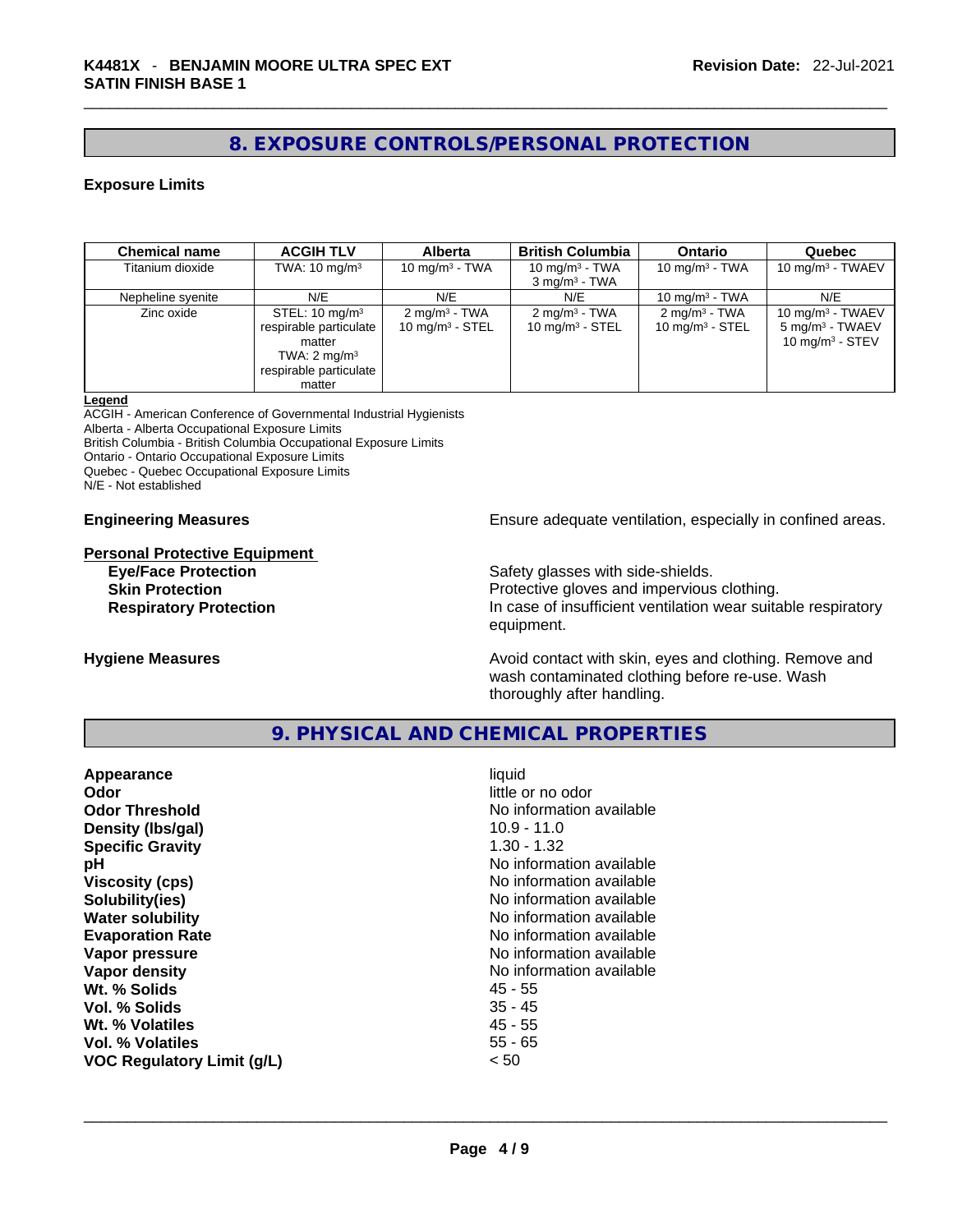| 212                      |
|--------------------------|
| 100                      |
| 32                       |
| 0                        |
| Not applicable           |
| Not applicable           |
| Not applicable           |
| Not applicable           |
| Not applicable           |
| Not applicable           |
| No information available |
| No information available |
| No information available |
| No information available |
| No information available |
|                          |

# **10. STABILITY AND REACTIVITY**

**Reactivity Not Applicable Not Applicable Chemical Stability Chemical Stability** Stable under normal conditions. **Conditions to avoid Prevent from freezing. Incompatible Materials No materials** No materials to be especially mentioned. **Hazardous Decomposition Products** None under normal use. **Possibility of hazardous reactions** None under normal conditions of use.

# **11. TOXICOLOGICAL INFORMATION**

#### **Product Information Information on likely routes of exposure**

**Principal Routes of Exposure Exposure** Eye contact, skin contact and inhalation.

**Acute Toxicity Product Information Information No information available** 

**<u>Symptoms related to the physical, chemical and toxicological characteristics</u>** 

**Symptoms No information available** 

## **Delayed and immediate effects as well as chronic effects from short and long-term exposure**

| May cause slight irritation                              |
|----------------------------------------------------------|
| Substance may cause slight skin irritation. Prolonged or |
| repeated contact may dry skin and cause irritation.      |
| May cause irritation of respiratory tract.               |
| Ingestion may cause gastrointestinal irritation, nausea, |
|                                                          |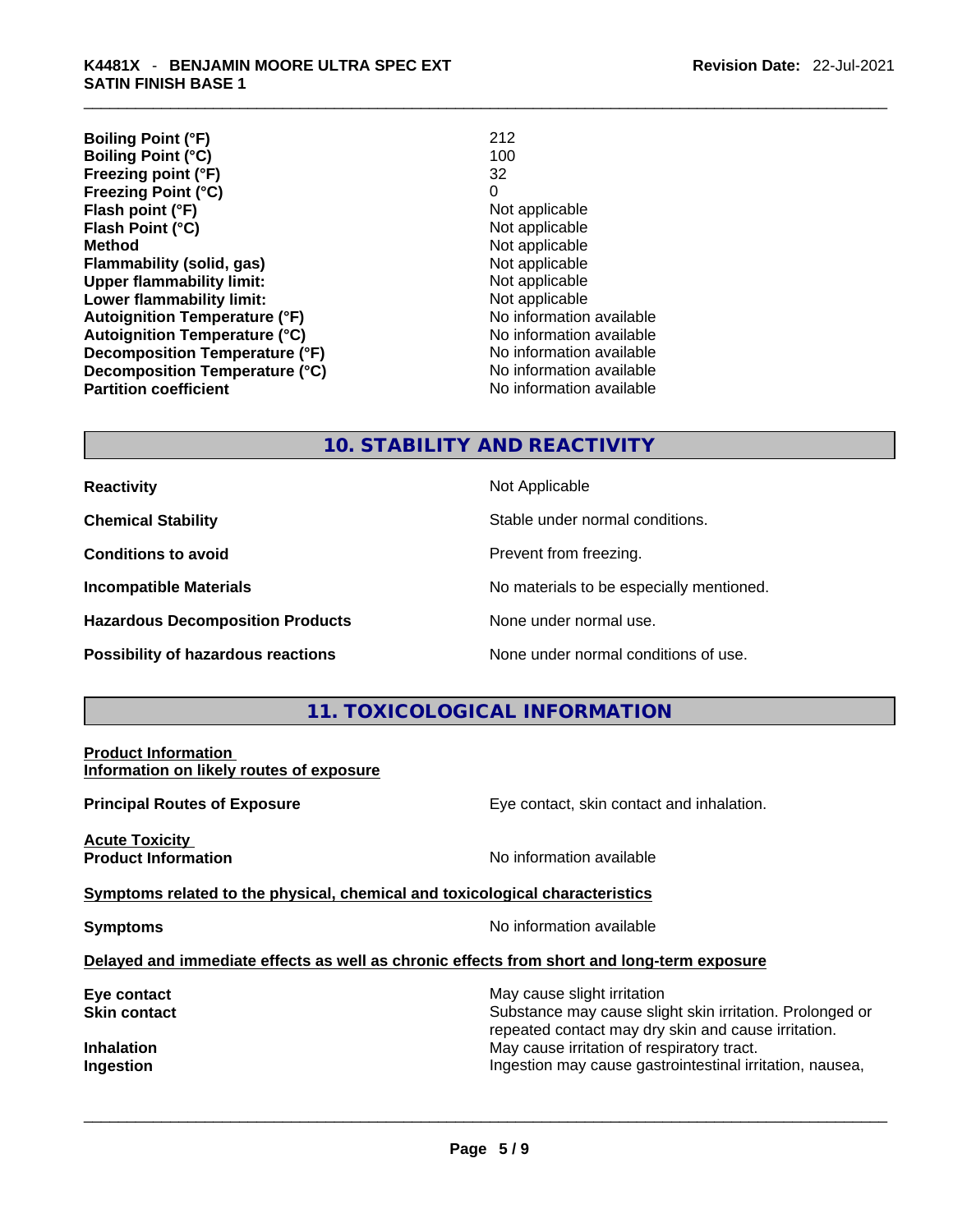| Sensitization                   |
|---------------------------------|
| <b>Neurological Effects</b>     |
| <b>Mutagenic Effects</b>        |
| <b>Reproductive Effects</b>     |
| <b>Developmental Effects</b>    |
| <b>Target organ effects</b>     |
| <b>STOT - single exposure</b>   |
| <b>STOT - repeated exposure</b> |
| Other adverse effects           |
| <b>Aspiration Hazard</b>        |
|                                 |

vomiting and diarrhea. **Sensitization** No information available. **No information available.** No information available. **Reproductive Effects** No information available. No information available. **No information available. STOT - single exposure** No information available. **STOT - repeated exposure** No information available. No information available. No information available.

**Numerical measures of toxicity**

**The following values are calculated based on chapter 3.1 of the GHS document**

| ATEmix (oral)          | 43367 mg/kg   |
|------------------------|---------------|
| <b>ATEmix (dermal)</b> | 1511244 mg/kg |

## **Component Information**

| Chemical name                   | Oral LD50             | Dermal LD50          | Inhalation LC50 |
|---------------------------------|-----------------------|----------------------|-----------------|
| Titanium dioxide                | $> 10000$ mg/kg (Rat) |                      |                 |
| 13463-67-7                      |                       |                      |                 |
| Zinc oxide                      | $>$ 5000 mg/kg (Rat)  |                      | -               |
| 1314-13-2                       |                       |                      |                 |
| Sodium C14-C16 olefin sulfonate | $= 2220$ mg/kg (Rat)  | > 740 mg/kg (Rabbit) |                 |
| 68439-57-6                      |                       |                      |                 |

# **Chronic Toxicity**

## **Carcinogenicity**

*The information below indicates whether each agency has listed any ingredient as a carcinogen:.* 

| <b>Chemical name</b> | IARC                                | <b>NTP</b> |
|----------------------|-------------------------------------|------------|
|                      | 2B<br>3 - Possible Human Carcinogen |            |
| Titanium dioxide     |                                     |            |

• Although IARC has classified titanium dioxide as possibly carcinogenic to humans (2B), their summary concludes: "No significant exposure to titanium dioxide is thought to occur during the use of products in which titanium dioxide is bound to other materials, such as paint."

#### **Legend**

IARC - International Agency for Research on Cancer NTP - National Toxicity Program OSHA - Occupational Safety & Health Administration

**12. ECOLOGICAL INFORMATION** 

# **Ecotoxicity Effects**

The environmental impact of this product has not been fully investigated.

# **Product Information**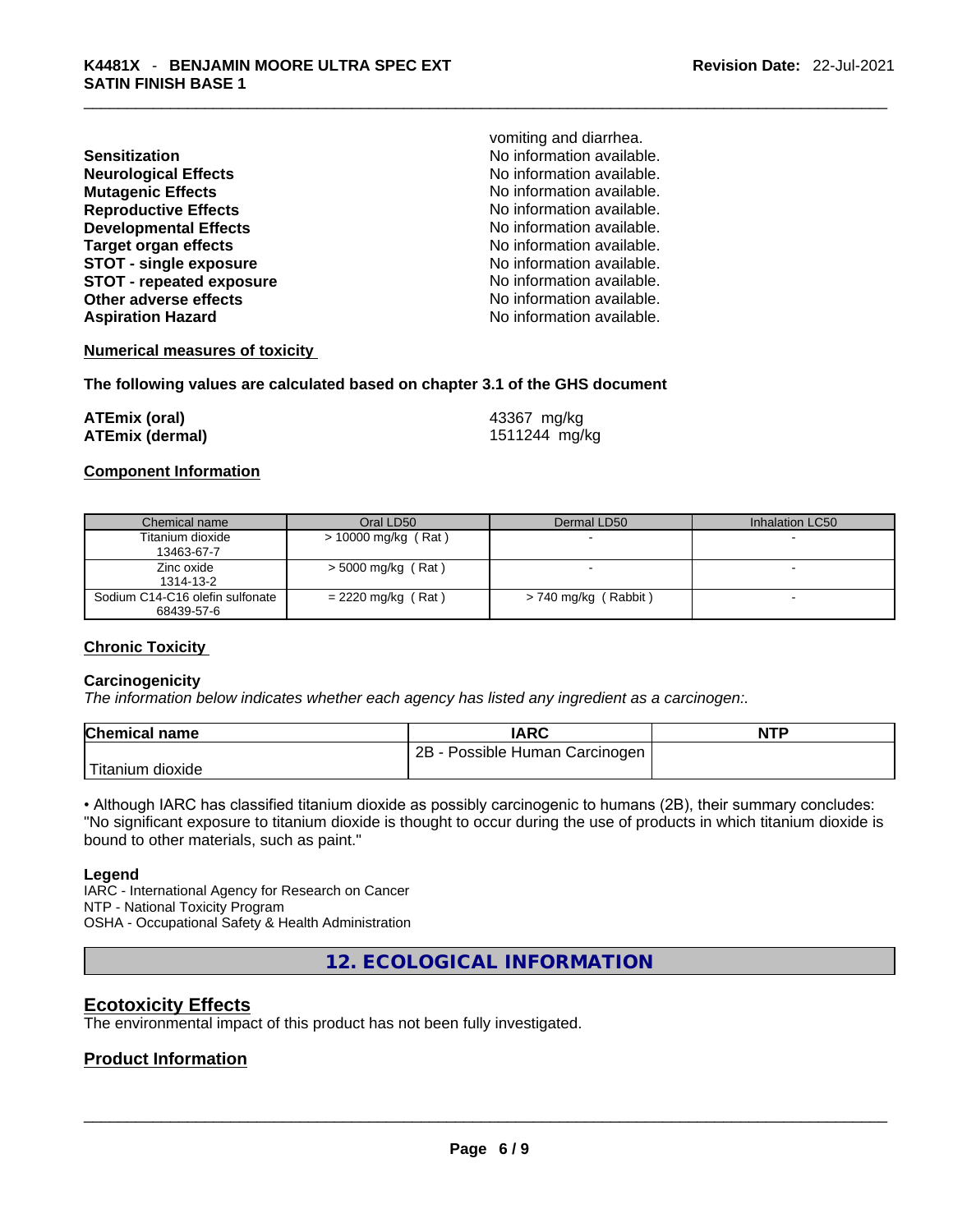# **Acute Toxicity to Fish**

No information available

# **Acute Toxicity to Aquatic Invertebrates**

No information available

## **Acute Toxicity to Aquatic Plants**

No information available

#### **Persistence / Degradability**

No information available.

#### **Bioaccumulation**

No information available.

## **Mobility in Environmental Media**

No information available.

# **Ozone**

No information available

# **Component Information**

#### **Acute Toxicity to Fish**

Titanium dioxide  $LC50:$  > 1000 mg/L (Fathead Minnow - 96 hr.)

## **Acute Toxicity to Aquatic Invertebrates**

No information available

## **Acute Toxicity to Aquatic Plants**

No information available

# **13. DISPOSAL CONSIDERATIONS**

**Waste Disposal Method** Dispose of in accordance with federal, state, provincial, and local regulations. Local requirements may vary, consult your sanitation department or state-designated environmental protection agency for more disposal options.

# **14. TRANSPORT INFORMATION**

**TDG** Not regulated \_\_\_\_\_\_\_\_\_\_\_\_\_\_\_\_\_\_\_\_\_\_\_\_\_\_\_\_\_\_\_\_\_\_\_\_\_\_\_\_\_\_\_\_\_\_\_\_\_\_\_\_\_\_\_\_\_\_\_\_\_\_\_\_\_\_\_\_\_\_\_\_\_\_\_\_\_\_\_\_\_\_\_\_\_\_\_\_\_\_\_\_\_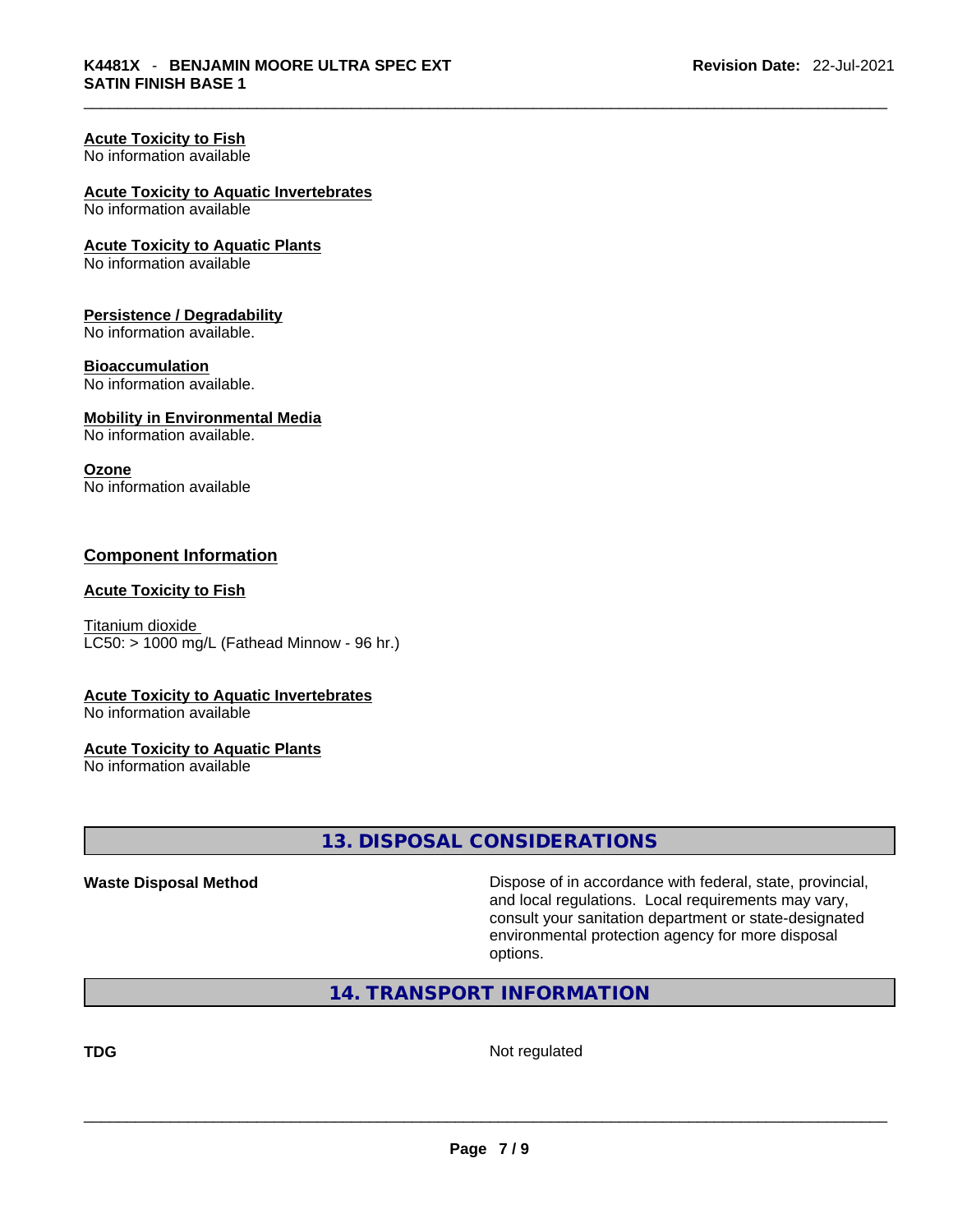**ICAO / IATA** Not regulated

**IMDG / IMO** Not regulated

# **15. REGULATORY INFORMATION**

# **International Inventories**

| <b>TSCA: United States</b> | Yes - All components are listed or exempt. |
|----------------------------|--------------------------------------------|
| DSL: Canada                | No - Not all of the components are listed. |
|                            | One or more component is listed on NDSL.   |

# **National Pollutant Release Inventory (NPRI)**

#### **NPRI Parts 1- 4**

This product contains the following Parts 1-4 NPRI chemicals:

*None*

#### **NPRI Part 5**

This product contains the following NPRI Part 5 Chemicals:

*None*

#### **WHMIS Regulatory Status**

This product has been classified in accordance with the hazard criteria of the Hazardous Products Regulations (HPR) and the SDS contains all the information required by the HPR.

| <b>16. OTHER INFORMATION</b>                                                                                                    |           |                        |                      |        |  |
|---------------------------------------------------------------------------------------------------------------------------------|-----------|------------------------|----------------------|--------|--|
| HMIS -                                                                                                                          | Health: 1 | <b>Flammability: 0</b> | <b>Reactivity: 0</b> | PPE: - |  |
| <b>HMIS Legend</b><br>0 - Minimal Hazard<br>1 - Slight Hazard<br>2 - Moderate Hazard<br>3 - Serious Hazard<br>4 - Severe Hazard |           |                        |                      |        |  |

\* - Chronic Hazard

X - Consult your supervisor or S.O.P. for "Special" handling instructions.

Note: The PPE rating has intentionally been left blank. Choose appropriate PPE that will protect employees from the hazards the material will *present under the actual normal conditions of use.* 

*Caution: HMISÒ ratings are based on a 0-4 rating scale, with 0 representing minimal hazards or risks, and 4 representing significant hazards or risks. Although HMISÒ ratings are not required on MSDSs under 29 CFR 1910.1200, the preparer, has chosen to provide them. HMISÒ ratings are to be used only in conjunction with a fully implemented HMISÒ program by workers who have received appropriate HMISÒ training. HMISÒ is a registered trade and service mark of the NPCA. HMISÒ materials may be purchased exclusively from J. J. Keller (800) 327-6868.*